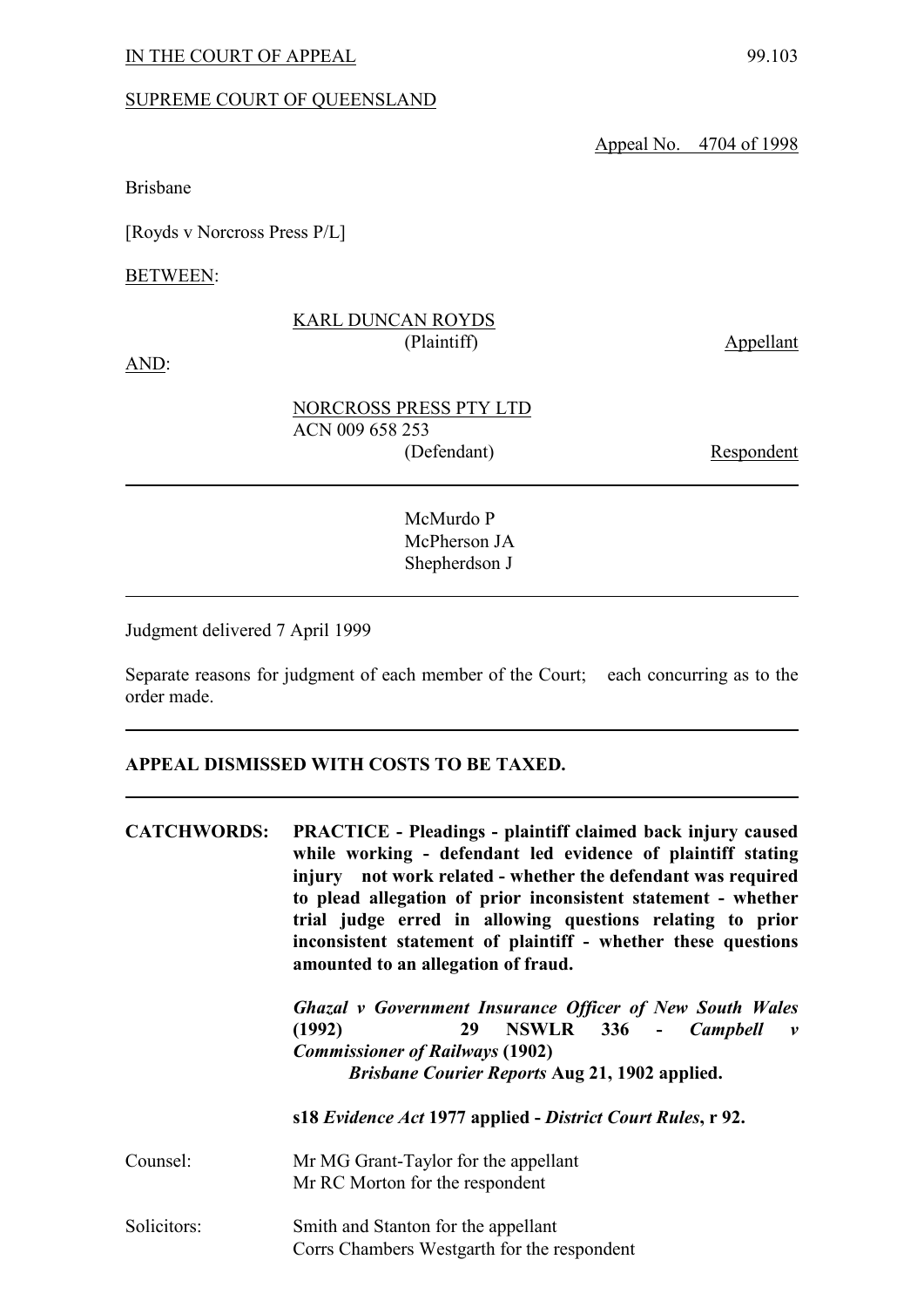Hearing Date: 9 March 1999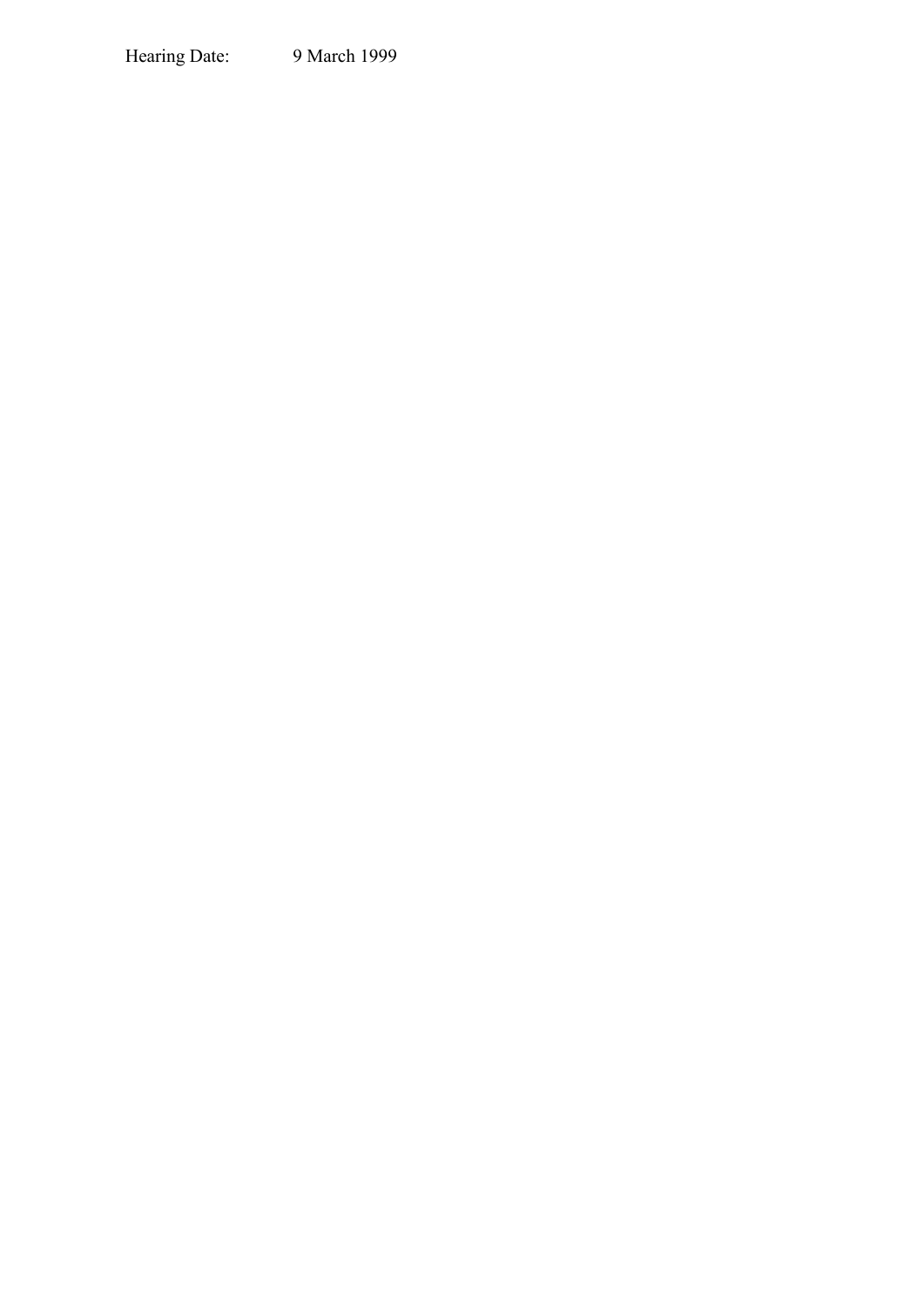### IN THE COURT OF APPEAL

### SUPREME COURT OF QUEENSLAND

Appeal No 4704 of 1998

Brisbane

Before McMurdo P McPherson JA Shepherdson J

[Royds v Norcross Press P/L]

BETWEEN:

### KARL DUNCAN ROYDS (Plaintiff) Appellant

AND:

NORCROSS PRESS PTY LTD ACN 009 658 253 (Defendant) Respondent

### **REASONS FOR JUDGMENT - McMURDO P**

### **Judgment delivered 7 April 1999**

1 I have read the reasons for judgment of McPherson JA and Shepherdson J and I

agree with them as to the proposed orders , generally for the reasons given by them.

2 Rule 92 of the *District Court Rules* requires that:

"(2) The defence shall state specifically which of the allegations in the plaint the defendant admits and which such allegations the defendant denies or does not admit, and all matters of fact which show that the plaintiff's claim is not maintainable or that the transaction relied upon by the plaintiff is void or voidable in point of law and all grounds of defence which if not raised would be likely to take the plaintiff by surprise as, for instance, infancy, bankruptcy, justification if the claim is for tort, a defence upon equitable grounds, fraud, release, payment, performance, facts showing illegality either by statute or common law or the statute of frauds and limitations or any other statute providing for a limitation."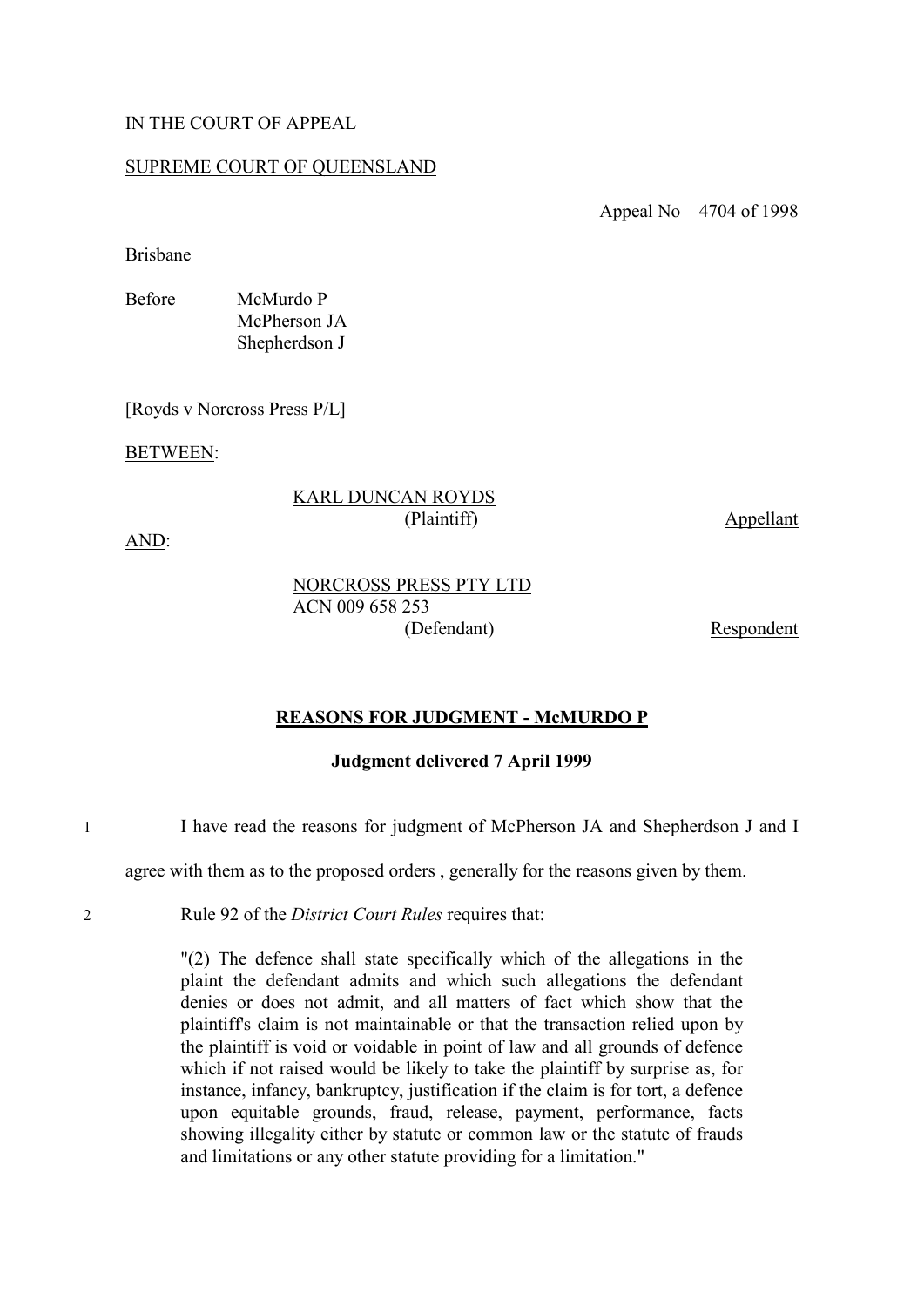3 The respondent's defence left in issue the appellant's claim that he injured his back at the respondent's premises.

4 The respondent sought to cross-examine the appellant about a conversation he had with a fellow worker in which the appellant said he had hurt his back moving soil on the weekend. This was relevant to the appellant's credit and was an admission against his interest. Rule 92 of the *District Court Rules* does not require the respondent to specifically plead such a conversation before embarking upon that line of crossexamination. Such an approach seems elementary, but I am indebted to McPherson JA for locating the decision of Griffith CJ in *Campbell v Commissioner of Railways*<sup>1</sup> which is authority for that proposition.

5 The learned trial judge raised the possibility of an adjournment with the appellant's counsel but no application was made.

6 As the appellant denied the conversation, under s 18 of the *Evidence Act* 1977 the respondent was then entitled to prove that the conversation occurred. The learned trial judge was entitled to accept that prior inconsistent statement as relevant to the appellant's credit. His Honour was also entitled under s 101 of the *Evidence Act* 1977 to accept the truth of the appellant's statement to his co-worker, which, together with other evidence referred to by His Honour, clearly entitled him to reject the appellant's evidence as to how his back injury occurred. *Ghazal v Government Insurance Office of New South Wales*<sup>2</sup> has no application on the facts of this case, for the reasons given by Shepherdson J.

7 There is nothing of substance in the initial attractiveness of the appellant's submissions. I, too, would dismiss the appeal with costs.

1

<sup>(1902)</sup> Brisbane Courier Report Aug 21, 1902; vol. 35 Courier Mail cuttings, Supreme Court Library.

<sup>2</sup> (1992) 29 NSWLR 336.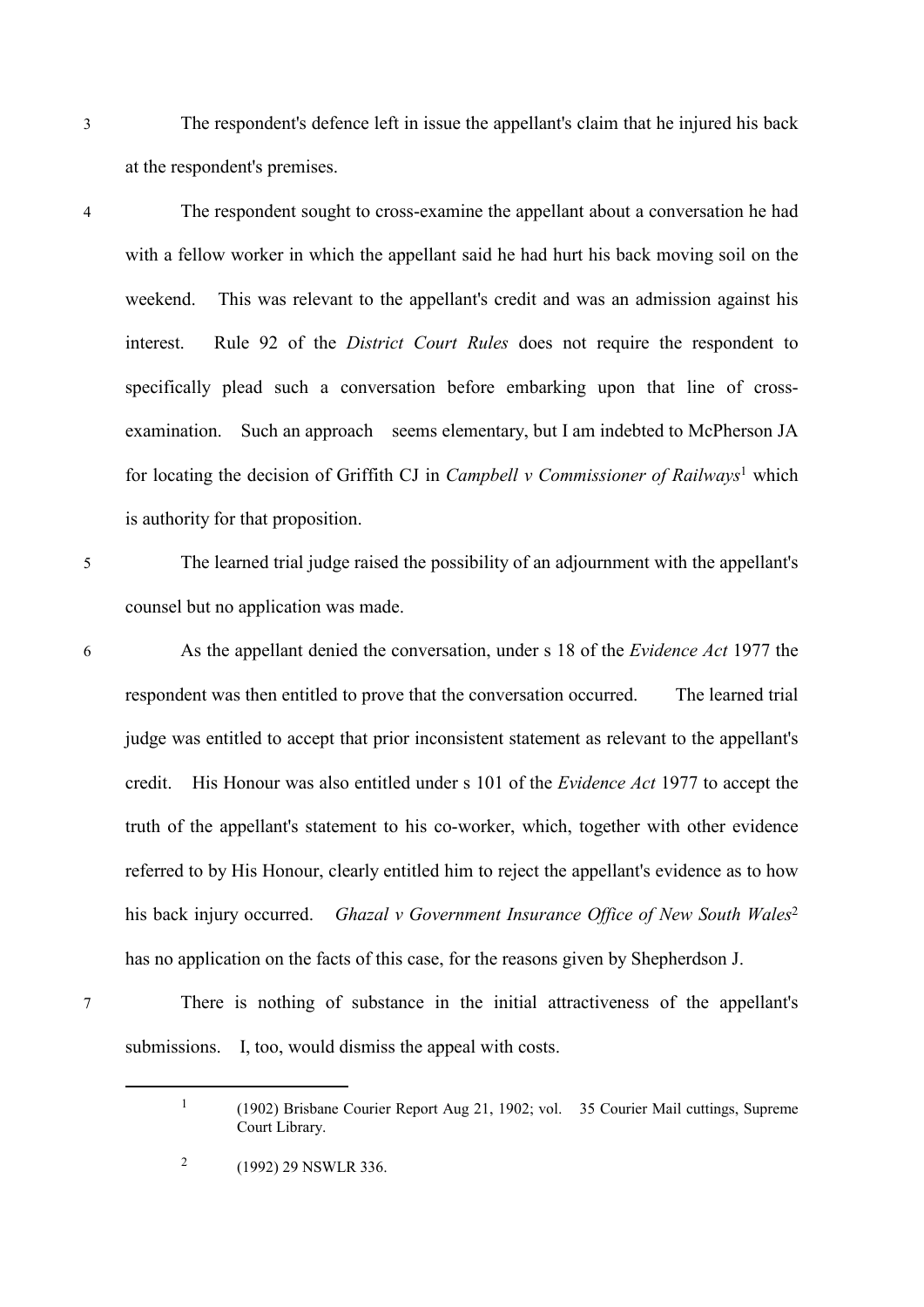### IN THE COURT OF APPEAL

### SUPREME COURT OF QUEENSLAND

Appeal No. 4704 of 1998

Brisbane

Before McMurdo P. McPherson J.A. Shepherdson J.

[Royds v. Norcross Press P/L]

BETWEEN:

# KARL DUNCAN ROYDS

(Plaintiff) Appellant

AND:

# NORCROSS PRESS PTY. LTD. ACN 009 658 253

(Defendant) Respondent

### **REASONS FOR JUDGMENT - McPHERSON J.A.**

### **Judgment delivered 7 April 1999**

1 I have read what has been written by Shepherdson J., and in substance I agree with it. The appeal should be dismissed.

2 The matter is really quite simple, perhaps to the point of meriting the description elementary. The plaintiff alleged that he was injured in an incident at work. The defendant did not admit the allegation. At the trial, the plaintiff gave evidence and was crossexamined with a view to showing that his testimony about the incident was not credible.

3 Counsel for the defendant at the trial evidently had it in mind to adduce evidence, as he later did, from the plaintiff's fellow-employee Sizeland that the plaintiff had on an earlier occasion complained about hurting his back while shifting soil at home. It was not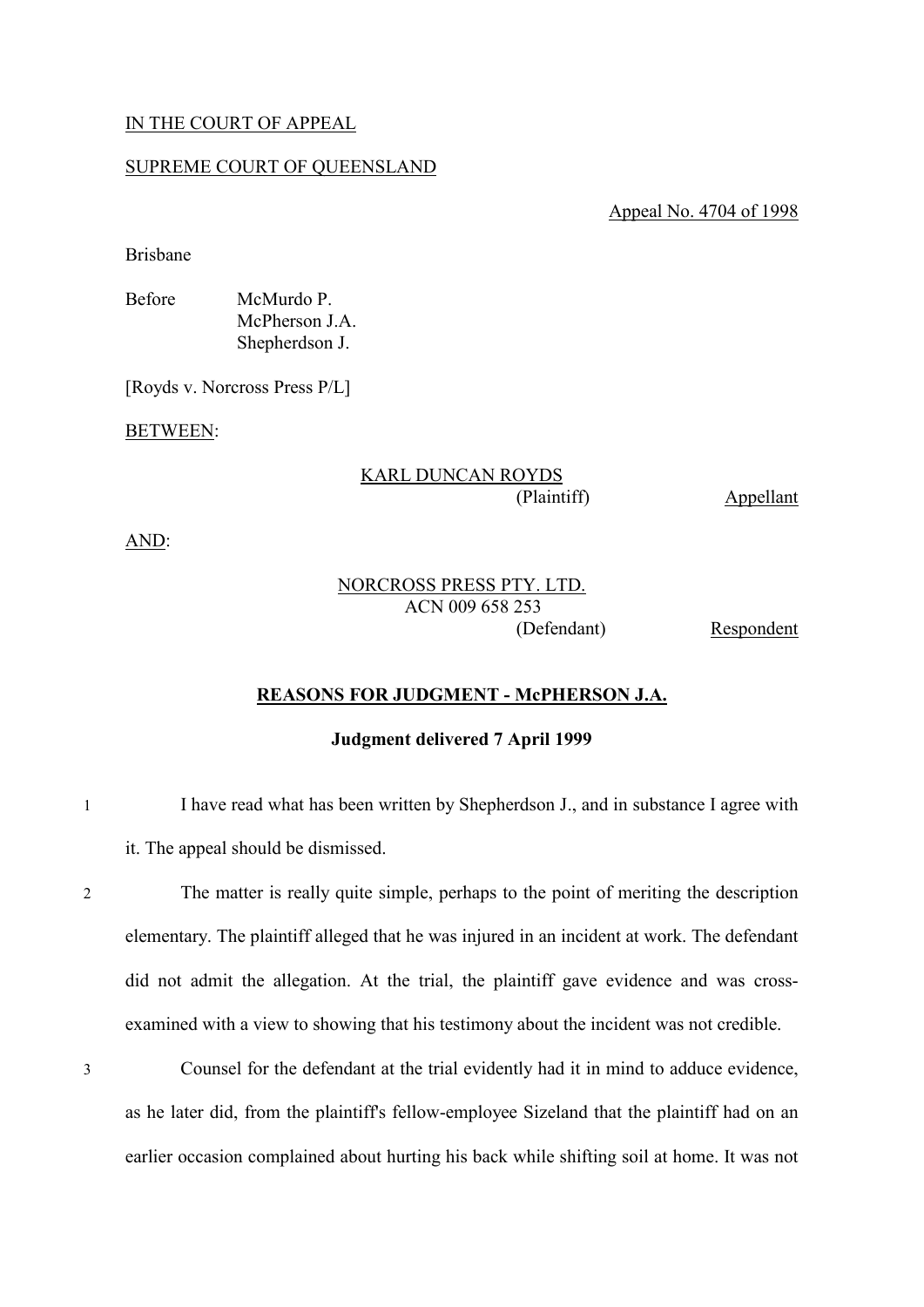the purpose of that evidence to prove that that was how his back injury, if any, had taken place. A statement to the effect that he had hurt his back in that way was, however, a prior statement or admission that was inconsistent with the plaintiff's present testimony at the trial. If proved to have been made by the plaintiff, it went to his credit or reliability as a witness of truth because it contradicted what he was saying in the witness box at the trial. It is one of the exceptions to the rule that evidence about matters collateral to the issue are final.

4 Before counsel for the defendant was entitled to adduce Sizeland's evidence to prove what the plaintiff had said on the earlier occasion, he was bound to comply with the requirements of s.18 of the *Evidence Act 1977*:

> "**Proof of previous inconsistent statement of witness.** If a witness upon cross-examination as to a former statement made by him relative to the subject-matter of the proceeding and inconsistent with his present testimony does not distinctly admit that he has made such statement, proof may be given that he did in fact make it:

> Provided that, before such proof can be given, the circumstances of the supposed statement sufficient to designate the particular occasion must be mentioned to the witness and he must be asked whether or not he has made such statement."

It was therefore incumbent on counsel for the defendant in cross-examining the plaintiff to identify the occasion on which the plaintiff was alleged to have made the statement; and to ask him whether or not he had made it. Only then, if the plaintiff did not "distinctly admit" that he had made the prior inconsistent statement, was it open to the defendant under s.18 of the Act to prove through Sizeland that the plaintiff had in fact made it.

5 It was while this groundwork was being laid that counsel for the plaintiff objected that none of this had been pleaded. The rule is that what must be pleaded are "the material facts on which the party pleading relies to support his claim or defence ... but not the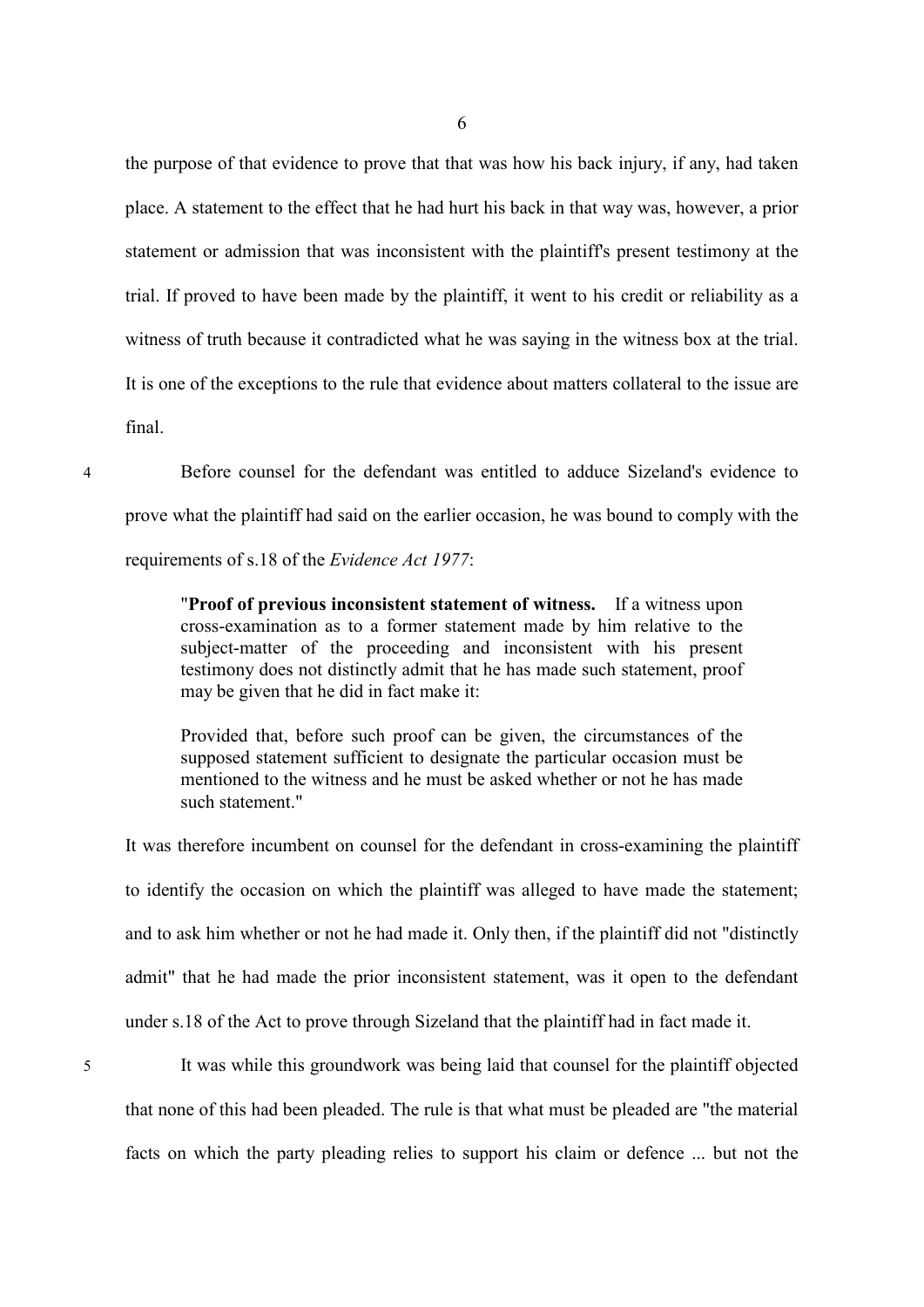evidence by which they are to be proved ...". See O.22, r.1. of the *Rules of the Supreme Court*. A prior inconsistent statement of the kind being put forward here is evidence and not a material fact within the meaning of that rule. To defeat the claim in this action, the defendant had no need to make out a case that the plaintiff had hurt his back shifting soil at home or anywhere else. All it needed to do was to undermine the case that the plaintiff was setting up, which was that he had hurt his back at work on a particular occasion and in a particular way. The cross-examination of the plaintiff and the evidence of Sizeland were directed to that end.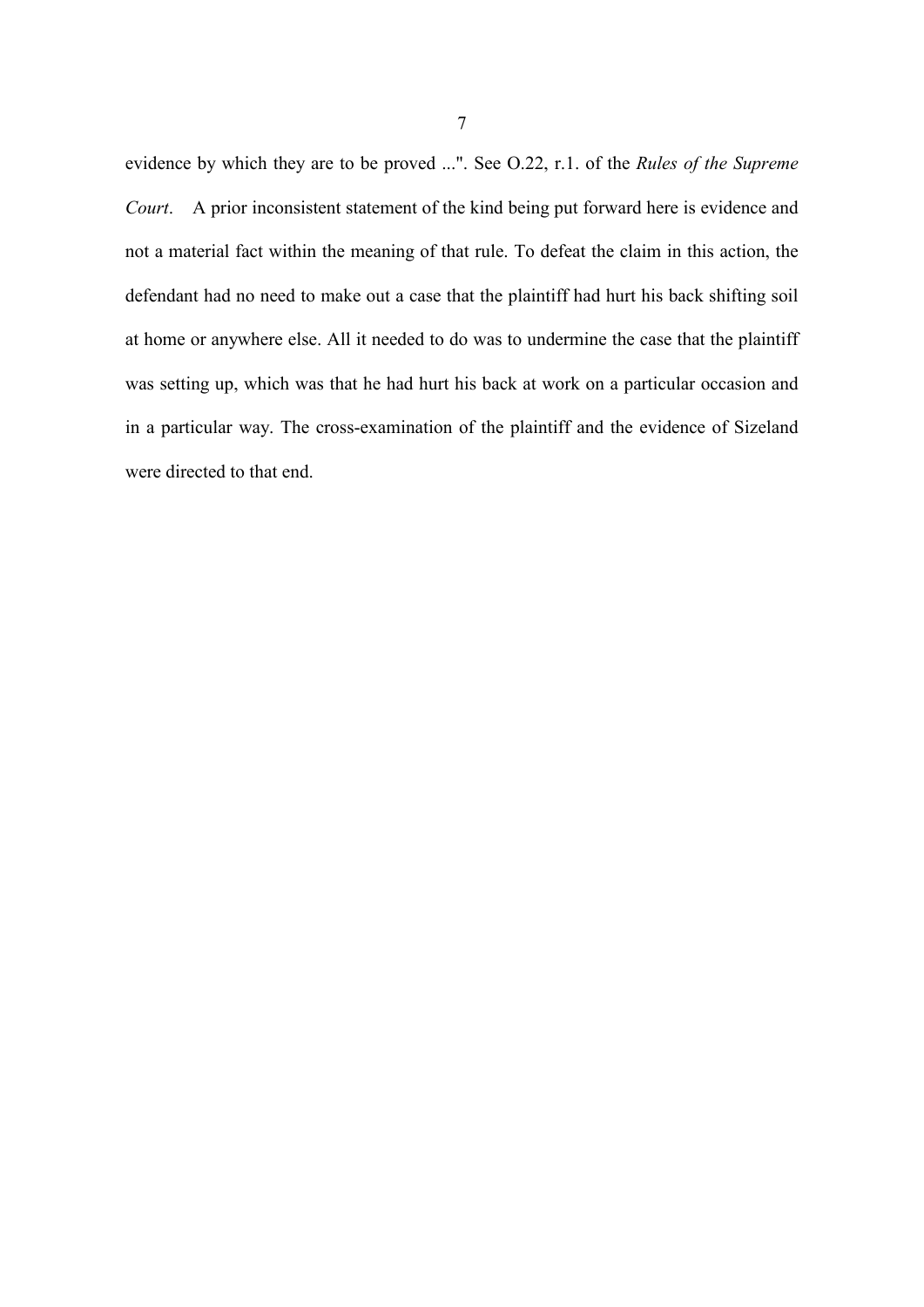6 I agree with Shepherdson J. that the matter is covered by what was said by Mahoney J.A. in *Ghazal v. Government Insurance Office* (1992) 29 N.S.W.L.R. 336, 347. However, I think that the decision in *Campbell v. Commissioner of Railways* (1902) *Brisbane Courier Reports* Aug. 21, 1902, which is in volume 35 of the bound volumes of those newspaper cuttings in the Supreme Court Library, is perhaps an even clearer example. I suspect that the rule that Mr Feez of counsel for the plaintiff was referring to there was not O.25, r.1 as reported in the *Courier*, but O.22, r.1 of the *Rules of the Supreme Court* mentioned above. The plaintiff (whose name was really Gleeson) claimed to have been injured when he fell out of the defendant's train through the negligence of the defendant in maintaining a defective carriage door. The Attorney-General, who appeared for the defendant opened that evidence would be called in the defence case to prove a conspiracy between the plaintiff and another to defraud the defendant by making a claim that was false. As the defendant's evidence later showed, the plaintiff and others had previously made similar claims against Railway Commissioners in two or three other Australian States or colonies. As it happens, he was later prosecuted and convicted in Queensland for perjury arising out of his evidence at the civil trial before Griffith C.J. Some time later, while still serving his sentence, he made what the press described as a "miraculous" recovery from his previously disabling injuries. He had given his evidence both at the civil trial and at the criminal trial recumbent on a stretcher on the floor of the court; but, after some months in prison, he was suddenly able to walk again.

7 Griffith C.J. rejected the submission by Feez for the plaintiff that there was an obligation on the defendant to plead the alleged conspiracy. His Honour ridiculed the suggestion that the defendant could not allege the plaintiff was a liar without pleading it. "You do not plead evidence", he said. He added that, under the old system of pre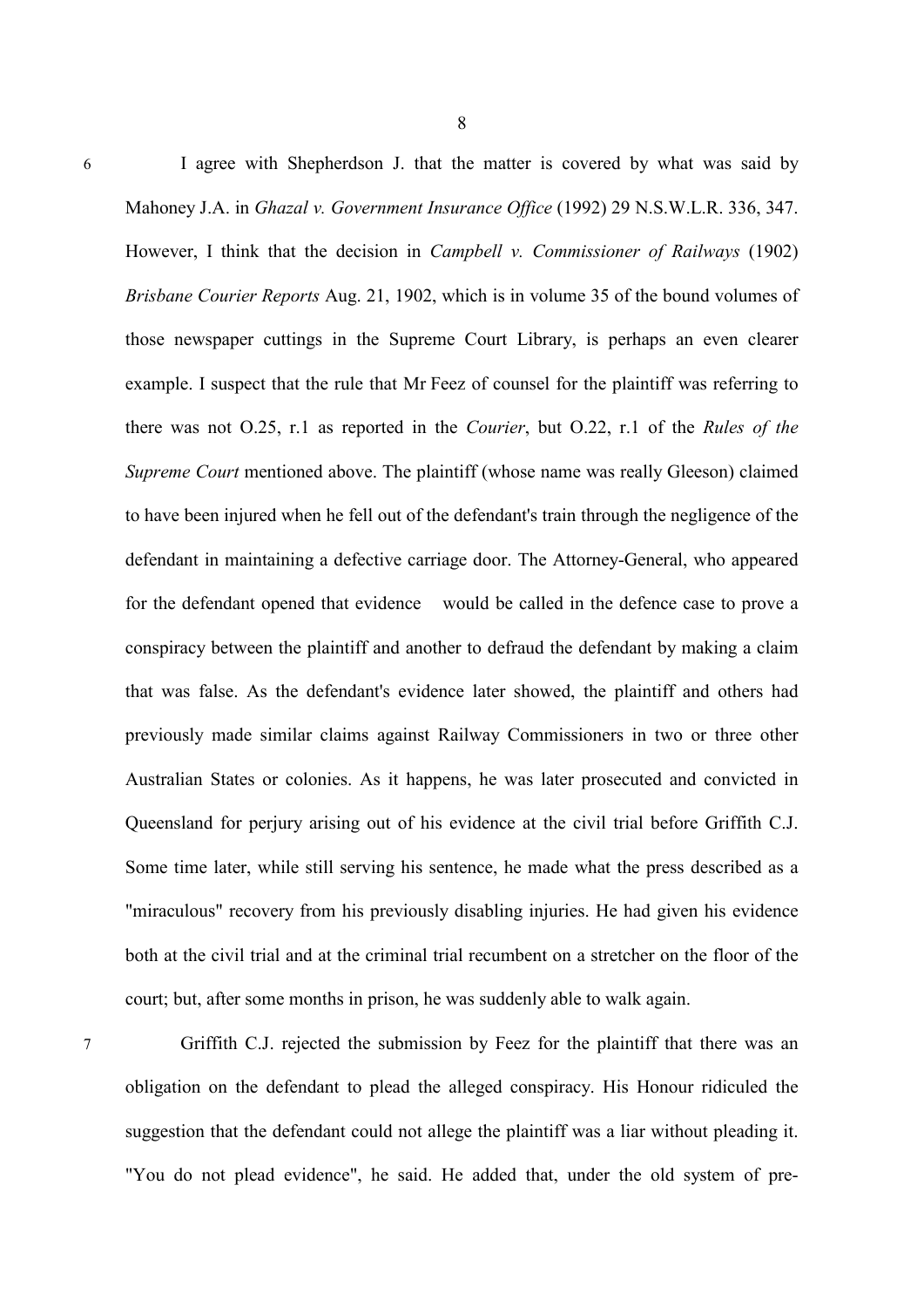Judicature pleading, the defence in such a case could and would have been raised under the terse plea of "not guilty". That, in an action in tort, formerly raised the general issue, and so put the plaintiff to proof of the whole of his case, just as a plea of not guilty still does so today in criminal proceedings unless reliance is being placed on an alibi.

8 The present case is, if anything, even clearer than *Campbell's* case. The defendant did not admit anything, but simply put the plaintiff to proof of the allegations in his statement of claim, and then set about showing, by cross-examination of the plaintiff at the trial and through Sizeland's evidence, that the plaintiff was not worthy of belief. That course did not require, or even permit, the pleading of any affirmative defence because no such defence was being raised. The plaintiff's case at trial was simply challenged on the basis of the weakness in its proof.

9 The learned trial judge was plainly correct, and the appeal must be dismissed with costs.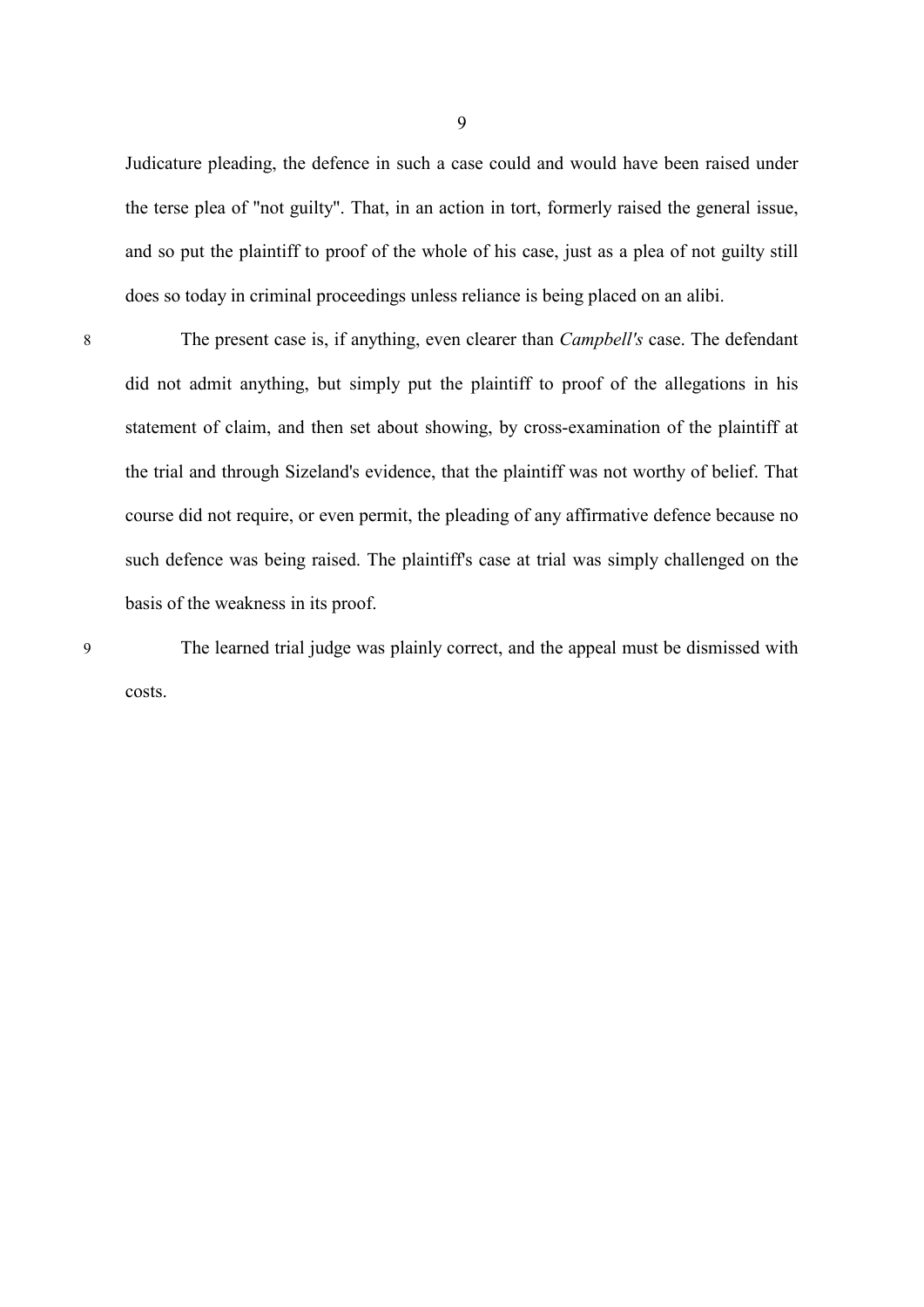### IN THE COURT OF APPEAL

#### SUPREME COURT OF QUEENSLAND

Appeal No. 4704 of 1998

Brisbane

| Before | McMurdo P     |
|--------|---------------|
|        | McPherson JA  |
|        | Shepherdson J |

[Royds v Norcross Press P/L]

BETWEEN:

### KARL DUNCAN ROYDS (Plaintiff) Appellant

AND:

NORCROSS PRESS PTY LTD ACN 009 658 253 (Defendant) Respondent

**REASONS FOR JUDGMENT - SHEPHERDSON J.**

**Judgment delivered 7 April 1999**

1 This appeal raises a short point - in a case where the defendant proposes to challenge the credit of a plaintiff on issue joined, is the defendant required to plead a prior inconsistent statement made by the plaintiff on that issue?

- 2 The appeal is by a plaintiff whose claim for damages for personal injuries was dismissed after trial in the District Court held at Brisbane.
- 
- 3 The defendant's defence showed:
	- (a) That the defendant relevantly admitted the plaintiff's allegations that he was at all material times employed by it as a printer, and that on or about Monday 26 June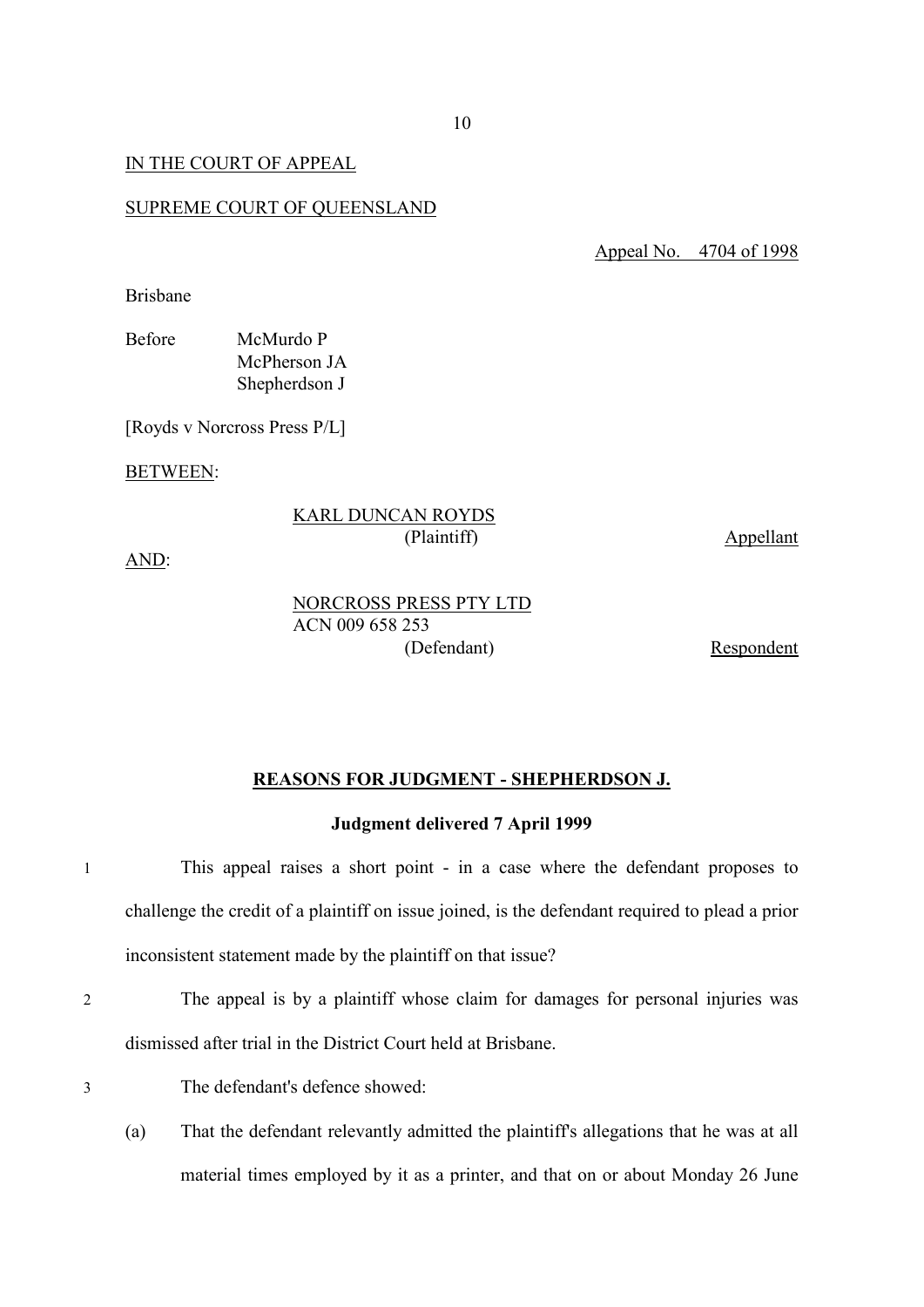1995, was carrying out duties in the course of his employment at the defendant's

Eagle Farm premises.

(b) That the defendant did not admit the following specific allegations in the plaint:

"**8** At or about 5.00pm on the date above, [26 June 1995] the plaintiff was more particularly engaged in the task of removing a reel of paper from a Drent Gazelle printing machine so as to place the reel of paper on the floor.

**9** Whilst attempting the task aforesaid, the plaintiff sustained an injury to his low back constituted by an intervertebral disc protrusion at the L5/S1 level."

- (c) That the defendant denied that the incident alleged and the plaintiff's injury allegedly sustained consequent thereupon were occasioned by the negligence of the defendant its servants or agents.
- 4 It is unnecessary to refer further to the pleadings.
- 5 At trial the appellant's evidence was that on Monday 26 June 1995, he was

working on the Gazelle Drent machine which was a one person machine. He said:

"I was doing a normal reel to reel job, as in I was printing on a reel and it was going on a reel and after I finished the reel I went to disengage it from the spindle in the rewind and lower it to the floor like I have always done and that's when I had a very sharp pain in the back." (T10/50)

### 6 When the plaintiff was cross-examined he agreed with defence counsel that he, the

plaintiff, was quite friendly with a work mate named Sizeland who operated a collating

machine not far away from the printing press he operated. (T23)

- 7 I now set out part of the transcript of cross-examination.
	- "Q. I suggest to you that on a Monday morning in about July of 1995 shortly before you went off on Workers' Compensation benefits you were lifting or removing a reel of paper from the Drent machine when you said something about your back and held your back; do you remember that?
	- A. July?
	- Q. Yes, well, in about July 1995?
	- A. No, I don't remember that at all.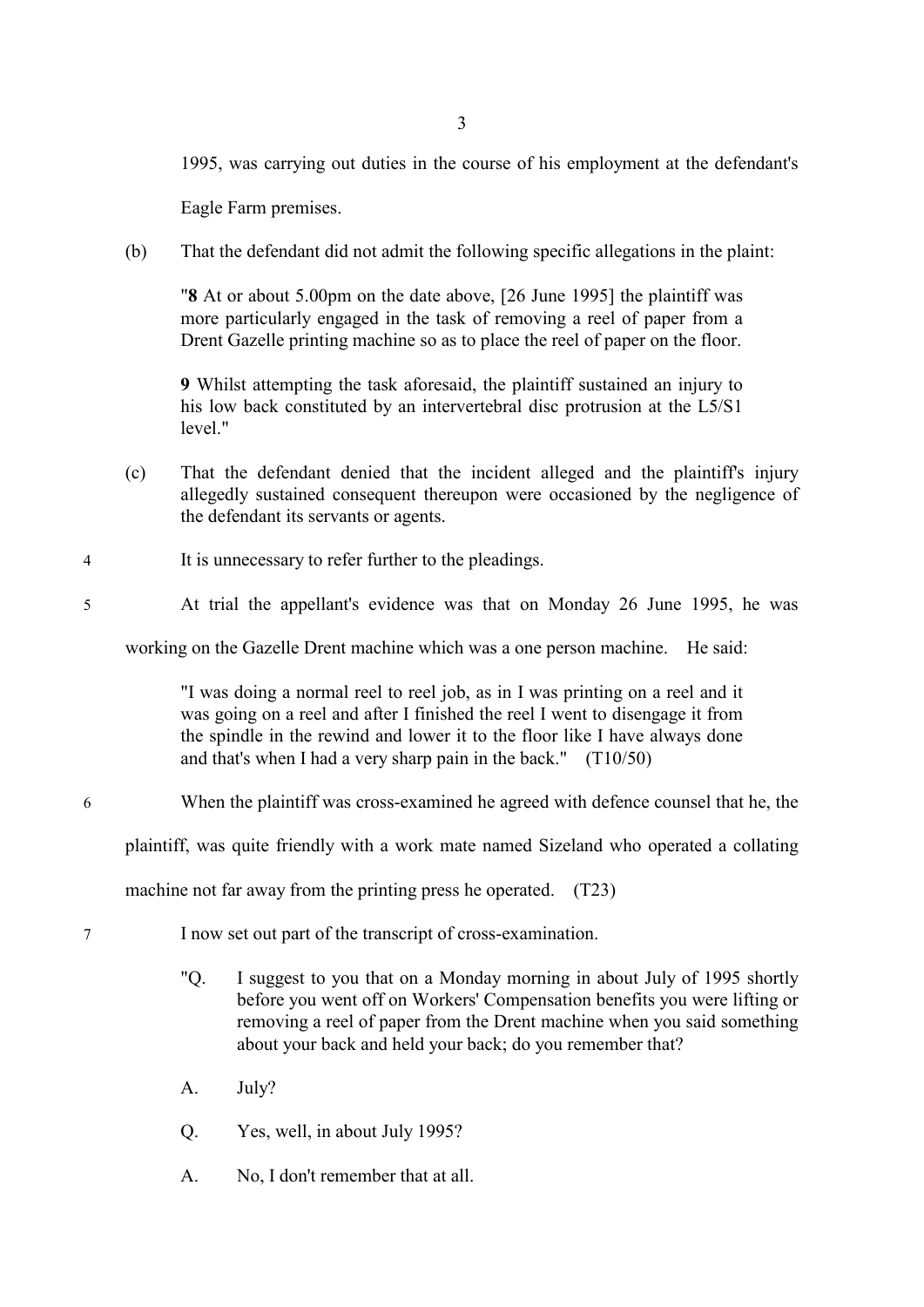- Q. Shortly before you went off work on compensation you were removing a reel of paper and you said something about your back and held your back. Mr Sizeland asked you, in effect, what the matter was; do you remember that?
- A. No.
- Q. You told him that you'd hurt your back moving a lot of soil on the weekend?"

At this stage plaintiff's counsel objected on the basis that "none of this is pleaded". Counsel referred His Honour to rule 92 of the District Court Rules saying the plaintiff was taken by surprise.

8 During this exchange, I note His Honour said to plaintiff's counsel:

"At least you know now. You can get an adjournment to prove they didn't have any soil to move."

[No adjournment was sought]

9 His Honour ruled that the defendant's counsel could ask the questions. The

following further questions and answers then appeared:

- "Q. Mr Royds, what you told Mr Sizeland on that Monday morning in July or shortly before you went off work on compensation was that you hurt your back moving soil on the weekend, didn't you?
- A. Has he got a date, actual date down there that he said I was actually moving soil?
- Q. Why, do you think you were moving soil on a particular date about then, do you?
- A. No, I'm just asking a question.
- Q. Don't ask me questions, please, answer mine. Now, answer what I'm putting to you. You told Mr Sizeland, didn't you, that you hurt your back moving soil?
- A. No, I don't recall saying that at all because there was no soil around the house to move."
- 10 Graham Alexander Sizeland gave evidence in the defence case. He recalled in

1995 the plaintiff had ceased to come to work for a while - he understood he had a bad

4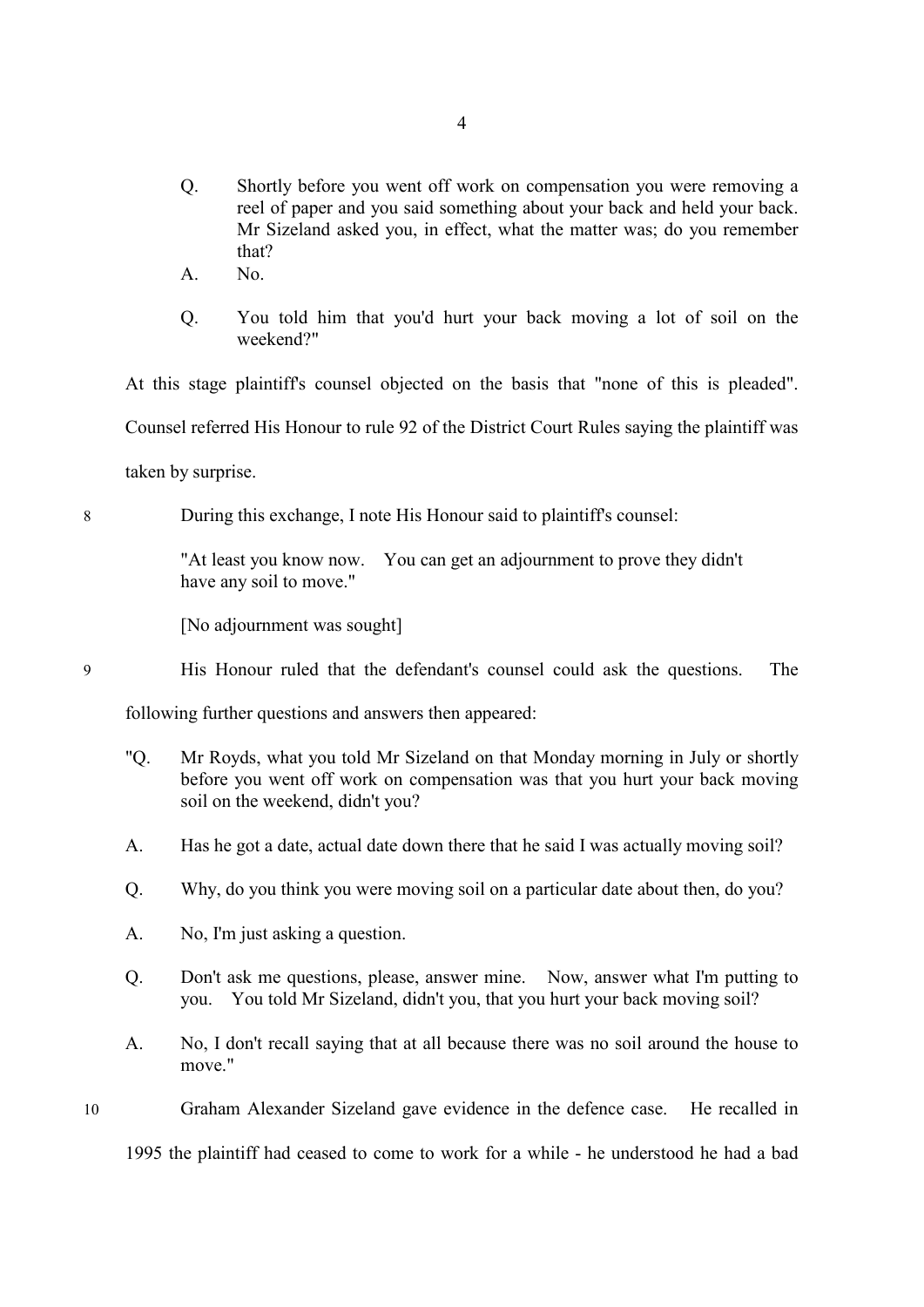back. He went on to say that prior to the plaintiff stopping work in 1995, he had a discussion with him about his back. The following questions and answers appeared

(T68):

- "Q. Do you recall when it was?
- A. It was a Monday morning, I couldn't give you times or dates. It was early Monday morning.
- Q. What time did your shift start on a Monday?
- A. 7 o'clock.
- Q. What time did the Drent printer operator's shift start?
- A. Used to be 5 o'clock, yeah.
- Q. Tell us what happened on that Monday morning, take it slowly, what you saw and what you heard?
- A. Well, Karl was taking a reel off the back of the press and put his hand to his side and said - are you allowed to swear?
- Q. Yes, say what he said?
- A. "Shit me back, got a bad back." So I went over and asked him what he'd done and he said, Oh, I've done me back in." I said, "How have you done your back?" "Oh, probably shifting soil yesterday"."

It appears that the plaintiff continued at work from 26 June to about 7 July 1995.

11 When giving his reserved reasons for judgment, the learned trial judge expressly

relied on Sizeland's evidence saying:

"A much more significant statement, the precise terms of which the defendant could not prove, was made to Mr Sizeland, the plaintiff's fellow employee for eight and a half years (his time with the defendant extended even further back), to the effect that the plaintiff said he had a bad back, 'probably' attributable to 'shifting soil yesterday.' Mr Sizeland said this happened early on a Monday morning and not long before the plaintiff went off on compensation (his last day at work appears to have been 7 July 1995) - in the context of the plaintiff taking a reel off the back of his printing press, putting his hand to his side in a way that might indicate pain and saying, 'Shit, me back'. No plausible reason why Mr Sizeland (who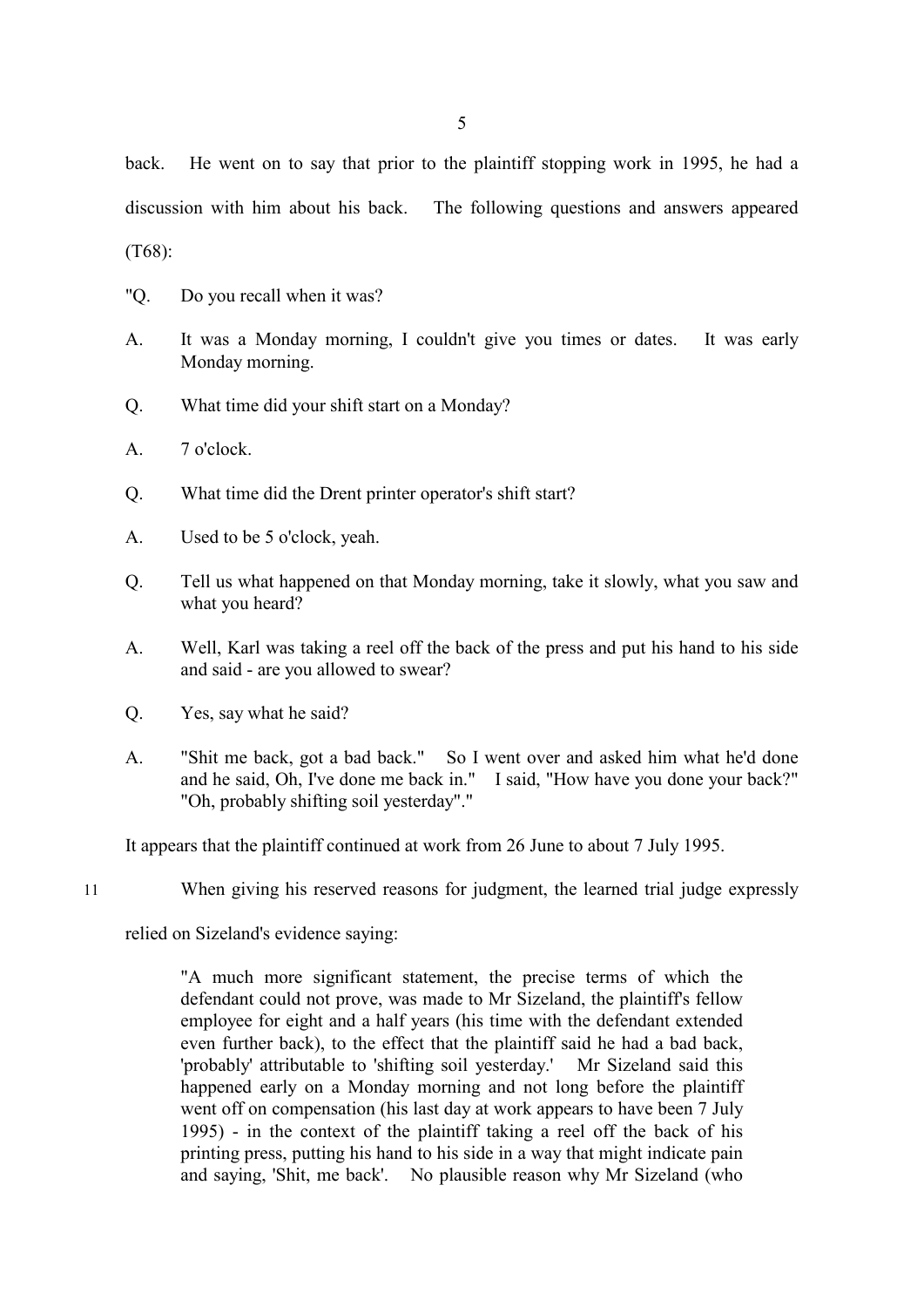still works for the defendant) might make this up, or be mistaken about the effect of it, was suggested by Mr Grant-Taylor. The plaintiff had ample opportunity to explain away his statement, if it had been made. If he did make it, as I find, in the absence of some explanation, it is very difficult to reconcile with the plaintiff's evidence regarding an incident at 5p.m. on 26 June 1995. The way the case was conducted, the plaintiff deliberately nailed his colours to that mast."

12 It is unnecessary to discuss further His Honour's reasons because Mr Grant-Taylor counsel for the appellant, conceded at the outset of the hearing of this appeal that "this appeal gets nowhere unless your Honours are persuaded that the matters to which exception was taken during cross-examination of the plaintiff are matters in respect of which an obligation rested upon the defendant to plead in the first instance".

13 The appellant's argument both below and in this Court is that:

- 1. The respondent's case was that the appellant's claim was fraudulent and therefore was required to be pleaded and particularized.
- 2. Because it was not pleaded, the respondent should not have been permitted to advance such a case and Sizeland's evidence should not have been admitted.
- 14 In support of his argument, Mr Grant-Taylor has relied on a decision of the New South Wales Court of Appeal, *Ghazal v Government Insurance Office of New South Wales* (1992) 29 NSWLR 336.
- 15 In that case a District Court judge had dismissed the plaintiff's claim for damages for personal injuries suffered in a car accident because he was not satisfied that the plaintiff was involved in the accident.
- 16 The issue was whether evidence that he was a passenger in the car should have been acted on. The learned trial judge had said:

"... neither am I in a position to accept the account of the plaintiff as to what happened that night. It was put to the plaintiff that he was not in the vehicle ... ."

6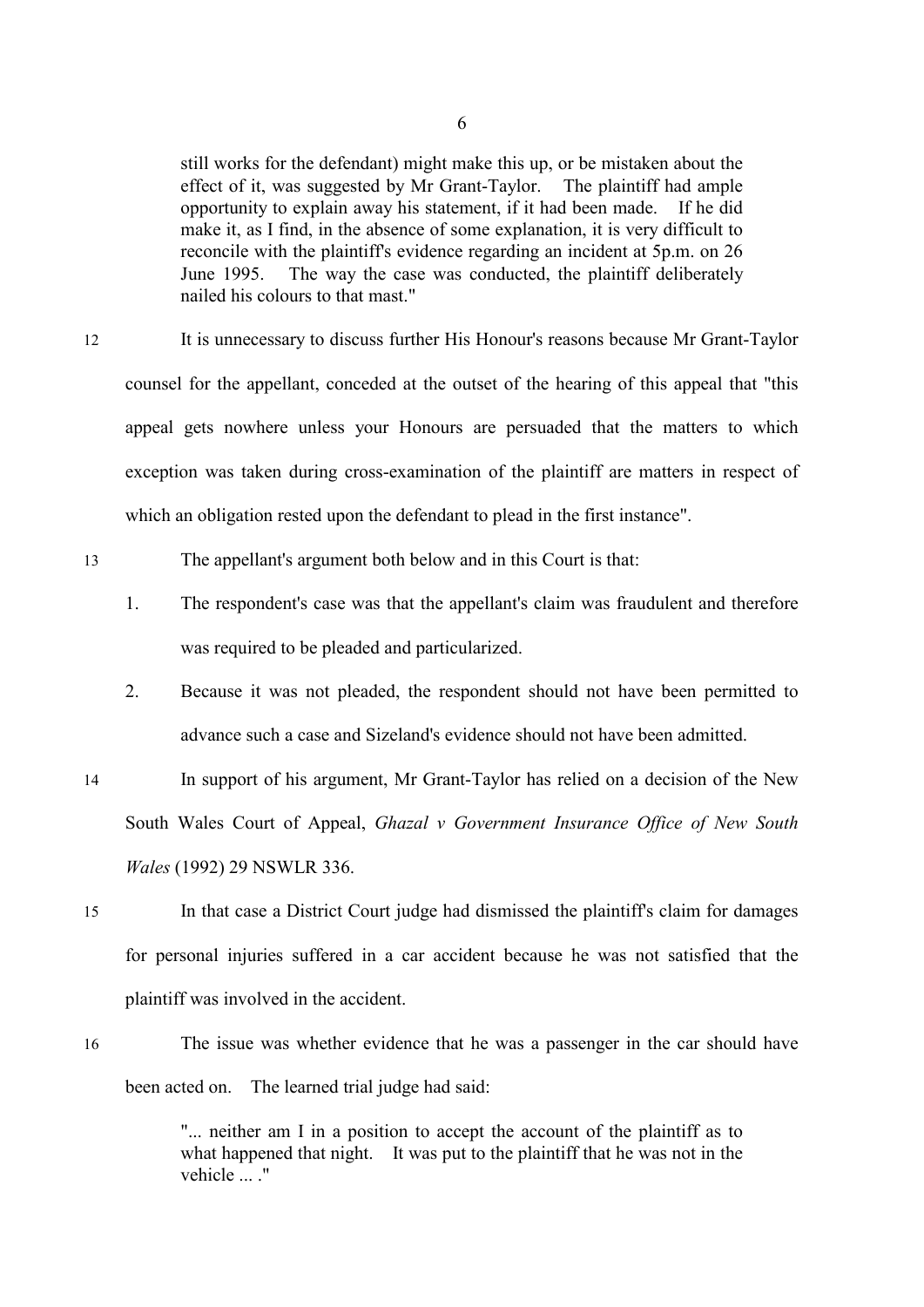17 One ground of appeal in the Court of Appeal was that "The appellant's presence was not properly put in issue by the respondent in its defence or in accordance with the District Court Rules".

18 Kirby P, on examination of the transcript concluded that the finding of the learned trial judge that "It was put to the plaintiff that he was not in the vehicle" rather overstated what was put to the plaintiff. The President referred to the actual questions asked of the plaintiff and (at p.344) said:

> "The question does not direct the witness' attention expressly to whether he had really been in the motor vehicle at the time of the accident. It does not put to him in clear terms that:

(a) He was not in the motor vehicle at all; and

(b) (by inference) that his claim was a false one."

# 19 Kirby P, at p.344-5 said:

"The duty to confront a person fairly with a suggestion that a case is false, even fraudulent, cannot be doubted. The duty arises from 'common fairness and the proper administration of justice'."

# 20 His Honour cited authority and went on:

"In a trial, the duty arises most clearly when what is being suggested is fraudulent and false testimony on the part of a witness. It is a well-established rule of our legal procedure that such contentions must be clearly identified and not raised accidentally, peripherally and nonchalantly in the course of litigation."

21 His Honour did not consider the aspect of pleading.

# 22 Mahoney JA the second member of the Court of Appeal did consider the aspect of

pleading. He said (at p.347):

"If the plaintiff's presence in the car was a real issue at the trial, that issue raised questions as to fraud, perjury and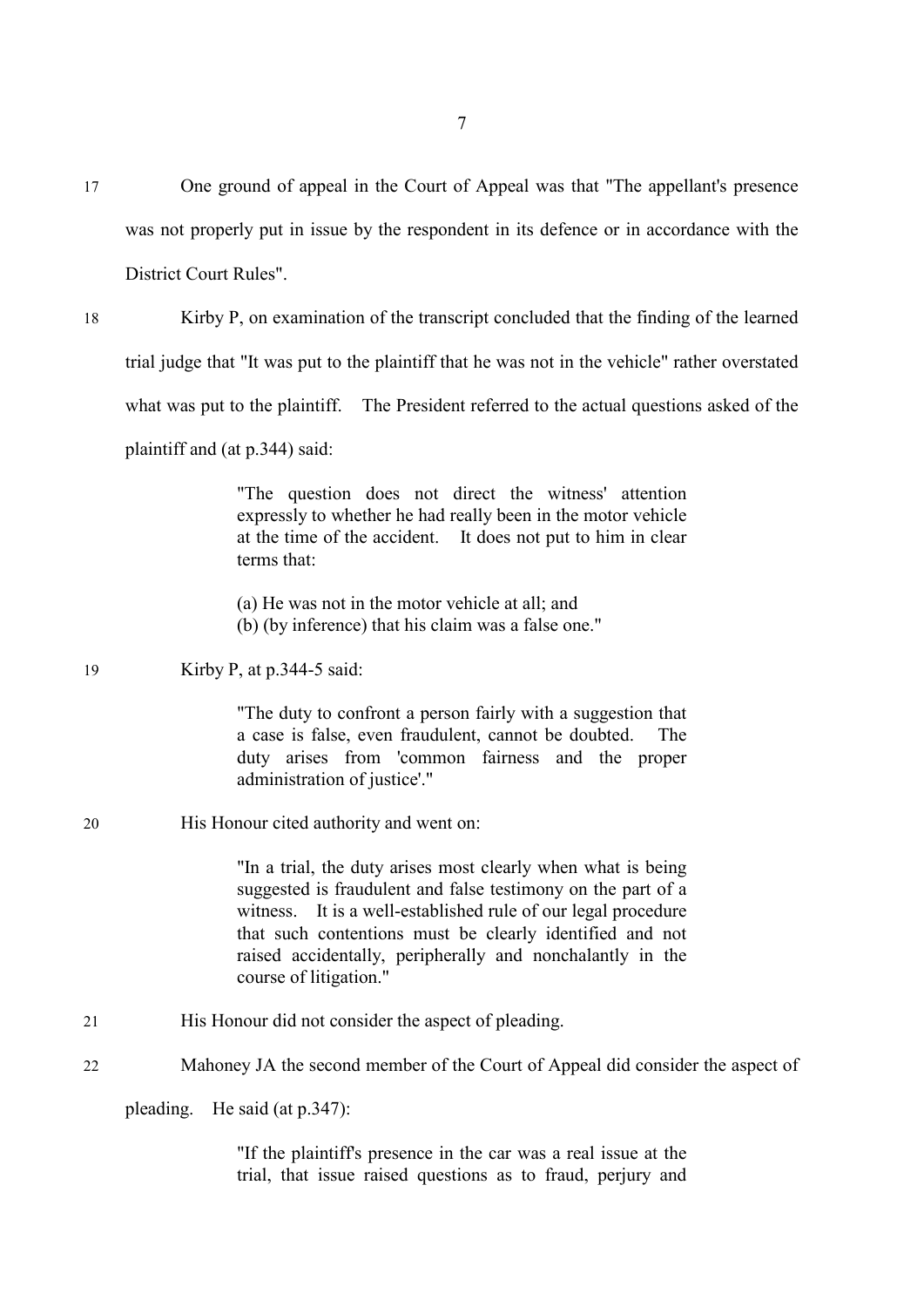crime. The plaintiff had claimed that he was there and had sought to recover money because he was. If he was not there, his claim was fraudulent, he lied in saying that he was, and that could constitute a crime.

There are principles which in general regulate what should be done when issues of this kind are to be raised. These principles regulate both the raising of the issue and the proof of it."

23 Mahoney JA then went on:

"If such a matter is pleadable then ordinarily it may not be raised unless pleaded. There is a distinction between issues which are formally pleadable and those which, though not formally pleadable, may arise as real issues at the trial. If an issue is formally pleadable, for example, if fraud is an element in the claim or in a defence, a party will ordinarily not be allowed to raise it unless it is properly pleaded. Pleas which do not raise fraud are not to be 'used as a screen behind which one man is to be at liberty to charge another with fraud or dishonesty without assuming the responsibility of making that charge in plain terms': *re: R Deceased* (1951) (p.10 at 19) *re: Stott deceased; Klouda v Lloyds Bank Ltd* (1980) 1 WLR 246 at 252; (1980) 1 All ER 259 at 264.

If the allegation, for example, of fraud is in this sense not pleadable - the present is such a case - it is necessary that the fact that an allegation is to be made which is of this nature is, in my opinion to be made clear: it is to be clear that that is, in the sense to which I have referred a real issue at the trial ... ." (emphasis is mine)

24 In my view, the decision in *Ghazal* is against Mr Grant-Taylor. The allegations

which should have been clearly put to *Ghazal* and which were not clearly put were

regarded by Mahoney JA as non-pleadable, but they did raise a real issue at the trial and

therefore had to be put clearly to *Ghazal*.

25 As Mahoney JA said (at p.349):

"Where fraud is not pleadable, the fact that it will be alleged should be clearly raised as a real issue at the trial. The time and manner of doing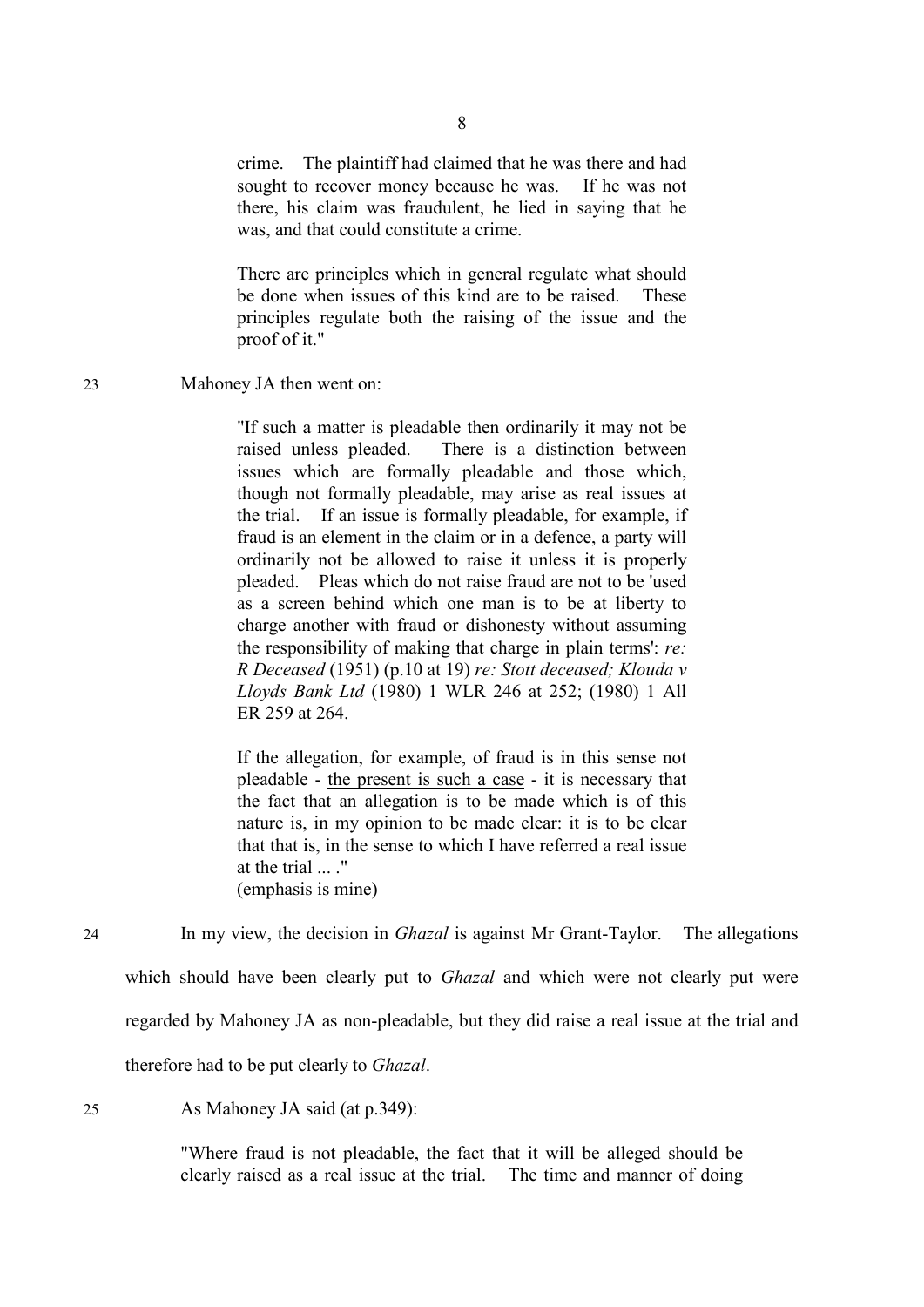this may be affected by the way in which, in order to establish the fraud or to elicit evidence in cross-examination, it is necessary that the matter be approached. In addition, it sometimes occurs that an issue of this kind is not recognised before the trial but emerges during the course of it. What must be done is to be accommodated to situations of this kind. But, in the end, the fact that such an issue is a real issue must be made clear."

26 I add that the third member of the court, Clarke JA agreed with the judgment of Kirby P and agreed with Mahoney JA's "statement of the principles which should be applied by legal practitioners in determining whether to raise a case of fraud."

- 27 In the case before this Court, I have no doubt that the matters raised in crossexamination of the appellant were not pleadable - nevertheless, the allegations made were required to be made quite clearly to the plaintiff and they were. The allegation which was at issue at the trial was whether or not the plaintiff had told Sizeland that he had hurt his back shifting soil; this was the prior inconsistent statement.
- 28 Apart from *Ghazal*, the learned trial judge's ruling can be supported from an old decision reported in the Courier Reports Vol.35 at p. 192 et.seq. - a decision of which I have been made aware by the industry of McPherson J.A. and to whom I am indebted for knowledge of the case.
- 29 In that case John Robert Campbell, sued the Commissioner for Railways to recover damages alleged to have been received while travelling on the railway between Toowoomba and Warwick.
- 30 On 20 August 1902, the action came on for trial before the Chief Justice Sir Samuel Griffith, and a jury.
- 31 The report shows that on 22 August, the defence opened that it was prepared to adduce evidence that would justify the jury in coming to the conclusion that "in this case there had been one of the most audacious attempts to perpetrate a swindle by means of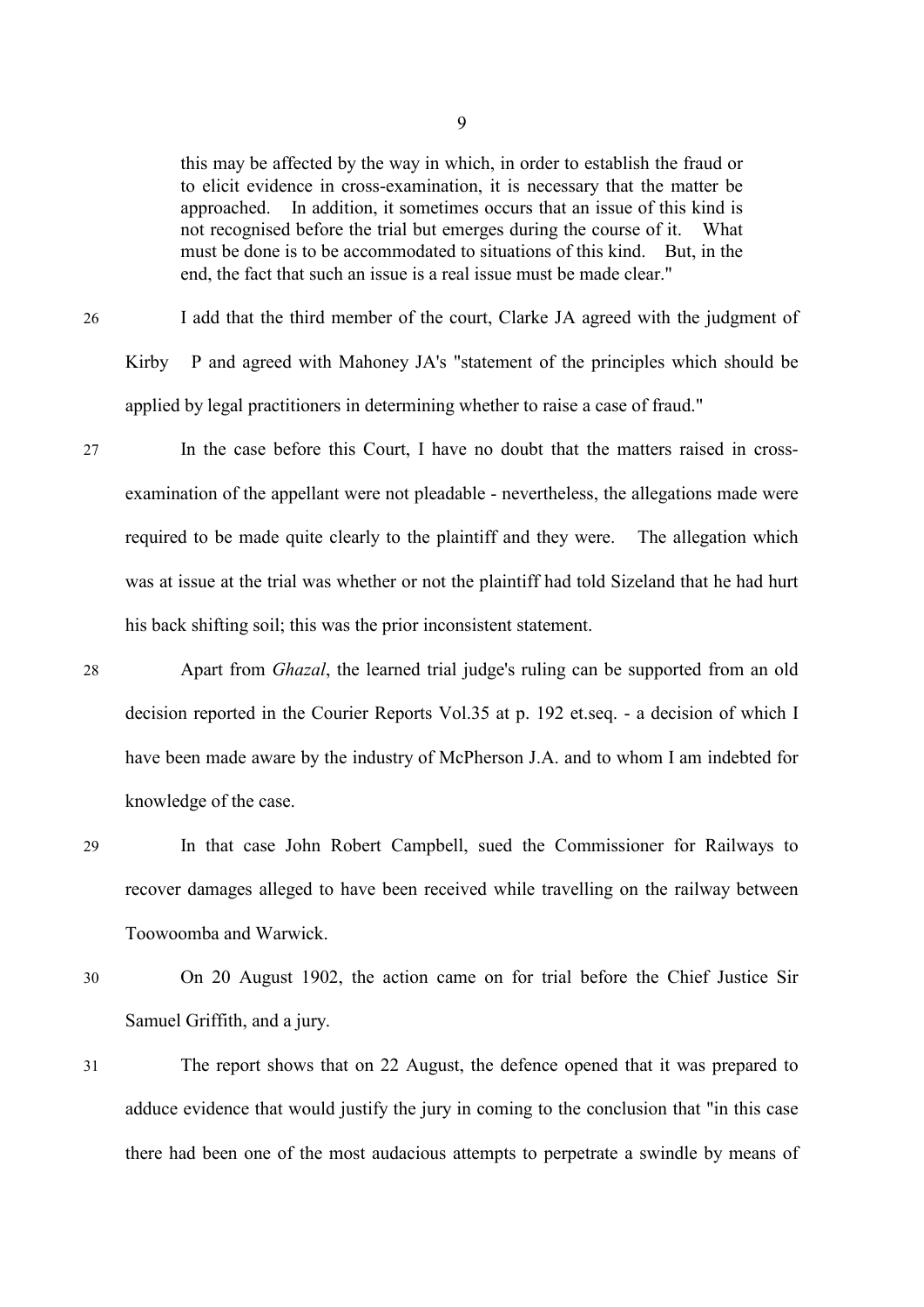conspiracy that had ever occurred."

32 The trial was without pleadings and during the defence opening, Campbell's

counsel Mr Feez, submitted that in accordance with Order 25 rule 1, if a defendant

intended to allege fraud he must plead it. Order 25 rule 1 then in force read:

"In actions for a debt or liquidated demand in money a mere denial of the debt is not sufficient."

33 Whether the reference by Mr Feez to the rule was correctly recorded by the

Courier Report may be doubted but the thrust of Mr Feez' submission is readily seen.

The report of proceedings on 22 August 1902 shows the following exchange:

"The Chief Justice: The defendant's answer to the plaintiff's story is that he is a liar and his whole story a deliberate concoction and you say defendant must plead that specifically?

Mr Feez: Certainly.

The Chief Justice: I have never heard that suggestion before in my life. Do you mean to say that you cannot allege the plaintiff is a liar without pleading it.

Mr Feez: I do not say that, I say that if my friend opens a deliberate case of fraud he must plead it; and I submit that this rule was made for the purpose of allowing the plaintiff when a case of fraud is alleged to meet it.

The Chief Justice: Well kindly suggest how such a defence could be pleaded.

Mr Feez: That Henderson and the plaintiff conspired together to defraud the Railway Department by pretending that an accident occurred which never happened.

The Chief Justice: What does that amount to but denying that the accident happened, you do not plead evidence.

 [Mr Henderson did not give evidence in the plaintiff's case and had apparently disappeared]."

34 The report shortly afterwards shows:

"Mr Feez: I submit that they cannot allege fraud without pleading it specifically.